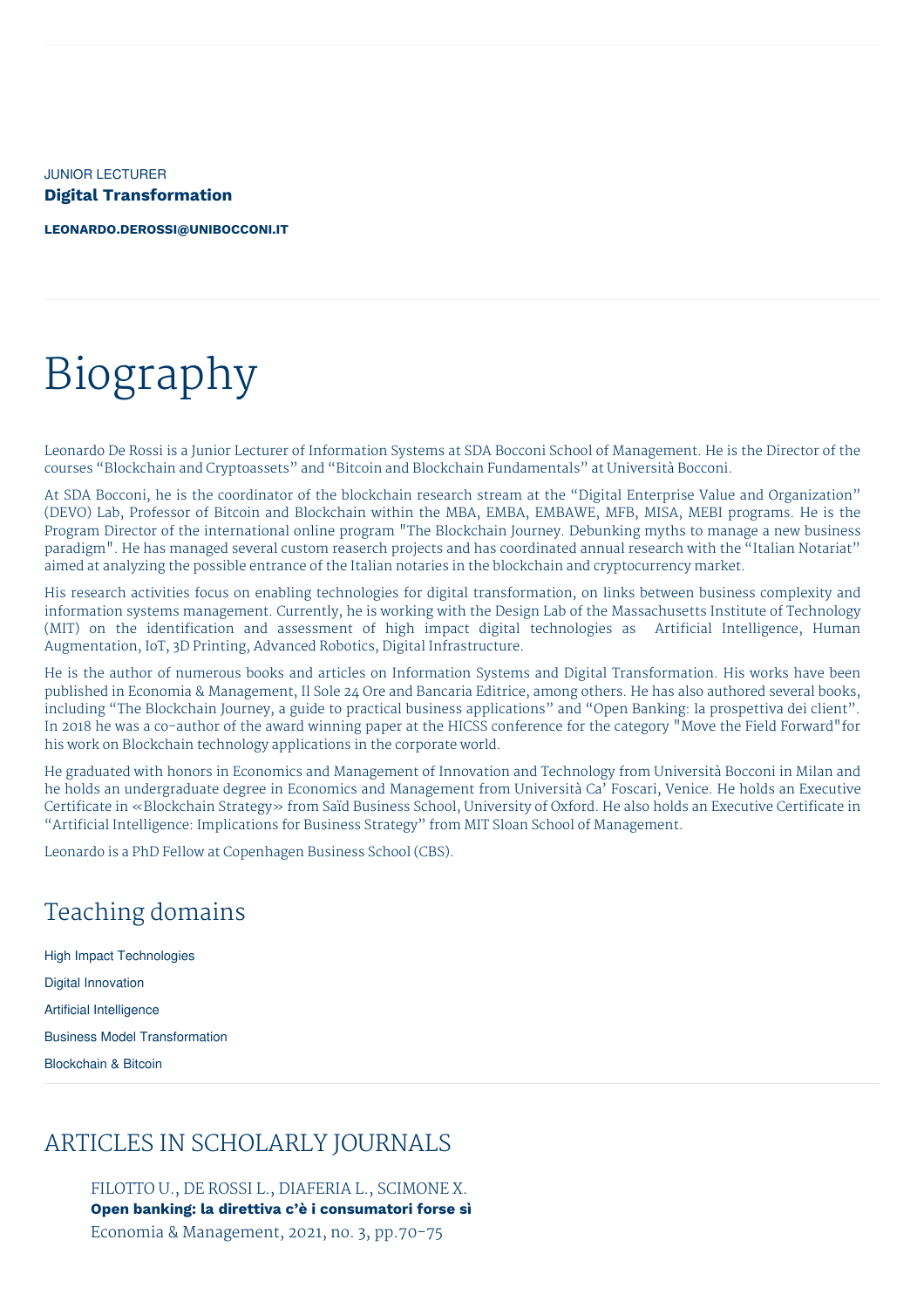MEREGALLI S., DIAFERIA L., DE ROSSI L. **Come valorizzare i dati nell'era post-digital - How to Draw Value from Data in the Post-Digital Era** Economia & Management, 2020, no. 2, pp.60-65

## PRACTICE-ORIENTED BOOKS

SALVIOTTI G., DE ROSSI L., ABBATEMARCO N. **The Blockchain Journey. A guide to practical business applications.** Bocconi University Press - BUP, Milano, Italy, 2018

## CONTRIBUTION TO CHAPTERS, BOOKS OR RESEARCH MONOGRAPHS

#### DE ROSSI L.

**The Hit Radar in Action** in *The Post-Digital Enterprise* Gianluigi Castelli, Severino Meregalli, Ferdinando Pennarola(Ed), Springer International Publishing, chap. 7, pp.113-131, 2022

## SCIMONE X., DIAFERIA L., DE ROSSI L.

**Come i consumatori comprano, pagano, usano e vedono la banca** in *Open Banking: la prospettiva dei clienti* U. Filotto (Eds),Bancaria Editrice, chap. 3, 2020

### DE ROSSI L., DIAFERIA L., SCIMONE X.

**La condivisione delle informazioni personali e le prospettive dell'Open Banking: analisi descrittiva e risultati della clusterizzazione** in *Open Banking: la prospettiva dei clienti* U. Filotto (Eds),Bancaria Editrice, chap. 4, 2020

## DE ROSSI L., MEREGALLI S.

**Enterprise 3D Printing** in *High Impact Technologies Radar, General Report, 3rd Edition* Salviotti, G., Meregalli, S. (Eds),Egea, chap. 6, pp.80-85, 2019

DE ROSSI L. **Internet of Things** in *HIT Radar - General Report - First Edition* G.Salviotti, S.Meregalli(Ed), Egea, pp.65-77, 2017

## PROCEEDINGS/PRESENTATIONS

#### ABBATEMARCO N., DE ROSSI L., GAUR A., SALVIOTTI G.

**Beyond a Blockchain Paradox: How Intermediaries Can Leverage a Disintermediation Technology** *Proceedings of the 53rd Hawaii International Conference on System Sciences, January 7-10, 2020, Maui, Hawaii, United States of America*

## SALVIOTTI G., ABBATEMARCO N., DE ROSSI L.

**Towards a Comprehensive Blockchain Architecture Continuum.**

*Proceedings of the 52nd Hawaii International Conference on System Sciences, 2019, Grand Wailea, Maui, United States of America*

#### SALVIOTTI G., DE ROSSI L., ABBATEMARCO N.

**An econometric model to estimate the value of a cryptocurrency network: the Bitcoin case.**